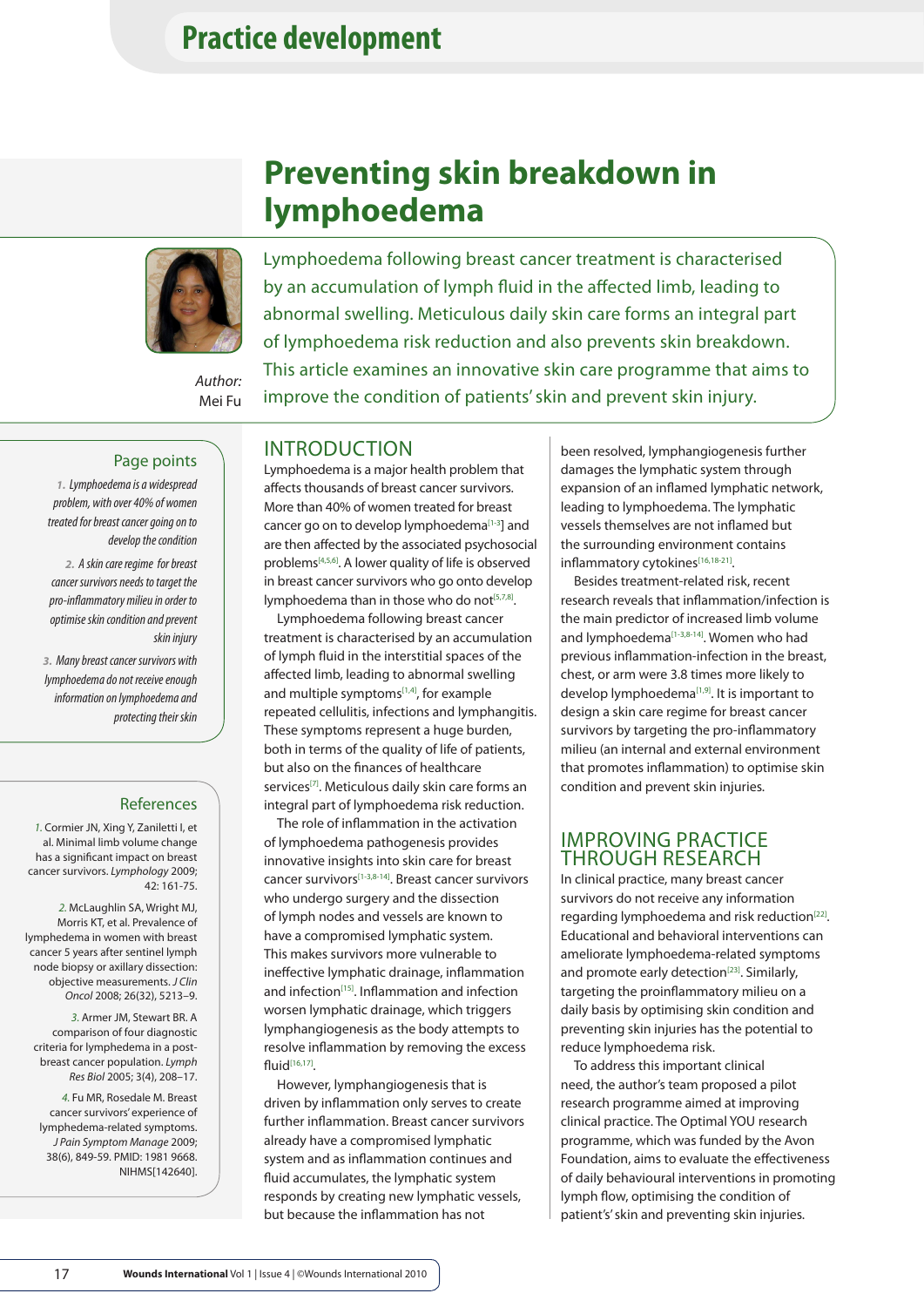## THE OPTIMAL YOU PROGRAM

The goal of The Optimal YOU programme was to address the lack of information available to breast cancer survivors and to provide them with some techniques designed to promote lymph flow and prevent inflammation/ infection. Specifically, the interventions sought to:

- $\blacksquare$  Minimise chronic and acute **proinflammatory milieu**
- <sup>n</sup> **Incorporate skin care into daily living**
- **Enhance behavioral competence through step-by-step instructions**
- <sup>n</sup> **Sustain behavioural adherence by providing relevant explanations.**

### Minimising chronic proinflammatory milieu

A daily frequency-specific breathing-pumping exercise was designed to promote lymph flow and reduce oxidative stress.

The behavioral instructions involve:

- <sup>n</sup> **Taking 10 deep breaths**
- <sup>n</sup> **Performing a pumping exercise by elevating both arms above the heart**
- <sup>n</sup> **Opening and closing both hands 10 times**
- <sup>n</sup> **Finishing with 10 deep breaths**
- **n** The breathing-pumping exercises should **be performed at least three times a day – morning, noon and before bed.**

Rationale – the goal for the breathingpumping exercise is to promote lymph flow on a daily basis, thus the three-times-a-day frequency is very important. Deep breathing stimulates the lymphatic system, promotes lymph flow, and relaxes the body to decrease oxidative stress and as a result, minimise chronic proinflammatory milieu.

#### Minimising acute proinflammatory milieu

Skin care strategies for the prevention and care of skin injuries were designed to prevent acute infection and minimise acute proinflammatory milieu.

Preventive behaviors to prevent skin injuries involve:

- $\blacksquare$  Wearing protective gloves while **gardening or doing household chores (washing dishes, cleaning or cooking)**
- <sup>n</sup> **Wearing long-sleeve clothes or apply sunscreen to prevent sunburn**
- $\blacksquare$  Applying insect repellant or wear an insect**repellant band to prevent insect bites**
- <sup>n</sup> **Cuticles should be pushed back and kept moist, but never cut**

#### Page points

- *1. Skin care strategies that prevent injury are designed to prevent acute infection*
- *2. The risk of inflammation and infection is increased if the skin integrity is compromised*
- *3. Daily skin care can optimise patients' skin condition by maintaining hygiene and keeping the skin moisturised*
- *4. Dry skin is more likely to breakdown allowing bacteria to penetrate the protective skin barrier*
- *5. Water-based moisturisers are absorbed more readily by the skin and low pH moisturisers provide an active barrier against infection*

#### References

- *5.* Pyszel A, Malyszczak K, Pyszel K, et al. Disability, psychological distress and quality of life in breast cancer survivors with arm lymphedema. *Lymphology* 2006; 39(4): 185–92.
- *6.* Fu, M.R. Women at Work with Breast Cancer-related Lymphoedema. *J Lymphoedema* 2008; 3(1): 30–6.
- *7.* Shih YC, Xu Y, Cormier JN, et al. Incidence, treatment costs, and complications of lymphedema after breast cancer among women of working age: a 2-year follow-up study. *J Clin Oncol* 2009; 27(12): 2007–14.
- *8.* Paskett ED, Naughton MJ, McCoy TP, et al. The epidemiology of arm and hand swelling in premenopausal breast cancer survivors. *Cancer Epidemiol Biomarkers Prev* 2007; 16(4): 75–82.
- *9.* Mak SS, Yeo W, Lee YM, et al. Predictors of lymphedema in patients with breast cancer undergoing axillary lymph node dissection in Hong Kong. *Nurs Res* 2008; 57(6): 416–25.
- *10.*Goffman TE, Laronga C, Wilson L, Elkins D. Lymphedema of the arm and breast in irradiated breast cancer patients: risks in an era of dramatically changing axillary surgery. *Breast J* 2004; 10(5): 405–11.
- *11.*Johansson K, Ohlsson K, Ingvar C, et al. Factors associated with the development of arm lymphedema following breast cancer treatment: a match pair case-control study. *Lymphology* 2002; 35(2): 59–71.
- *12.*Petrek JA, Senie RT, Peters M, Rosen PP. Lymphedema in a cohort of breast carcinoma survivors 20 years after diagnosis. *Cancer* 2001; 92(6): 1368–77.
- *13.* Soran A, D'Angelo G, Begovic M, et al. Breast cancer-related lymphedema what are the significant predictors and how they affect the severity of lymphedema? *Breast J* 2006; 12(6), 536–43.
- *14.* Stitzenberg KB, Meyer AA, Stern SL, et al. Extracapsular extension of the sentinel lymph node metastasis: A predictor of nonsentinel node tumor burden. *Ann Surg* 2003; 237(5), 607–13.
- *15.* Stanton AW, Modi S, Mellor RH, et al. Recent advances in breast cancer-related lymphedema of the arm: lymphatic pump failure and predisposing factors. *Lymphat Res Biol* 2009; 7(1): 29–45.
- *16.*Angeli V, Randolph GJ. Inflammation, lymphatic function, and dendritic cell migration. *Lymphat Res Biol* 2006; 4(4), 217–28.
- *17.* Thaunat O, Kerjaschki D, Nicoletti A. Is defective lymphatic drainage a trigger for lymphoid neogenesis? *Trends Immunol* 2006; 27(10): 441–5.
- *18.*Boneti C, Korourian S, Bland K, et al. Axillary reverse mapping: mapping and preserving arm lymphatics may be important in preventing lymphedema during sentinel lymph node biopsy. *J Am Coll Surg* 2008; 206(5): 1038–42.
- *19.* Scavelli C, Weber E, Agliano M, et al. Lymphatics at the crossroads of angiogenesis and lymphangiogenesis. *J Anatomy* 2004; 204(6), 433–49.
- *20.*Ristimaki A, Narko K, Enholm B, et al. Proinflammatory cytokines regulate expression of the lymphatic endothelial mitogen vascular endothelial growth factor-C. *J Biol Chem* 1998; 273(14): 8413–8.